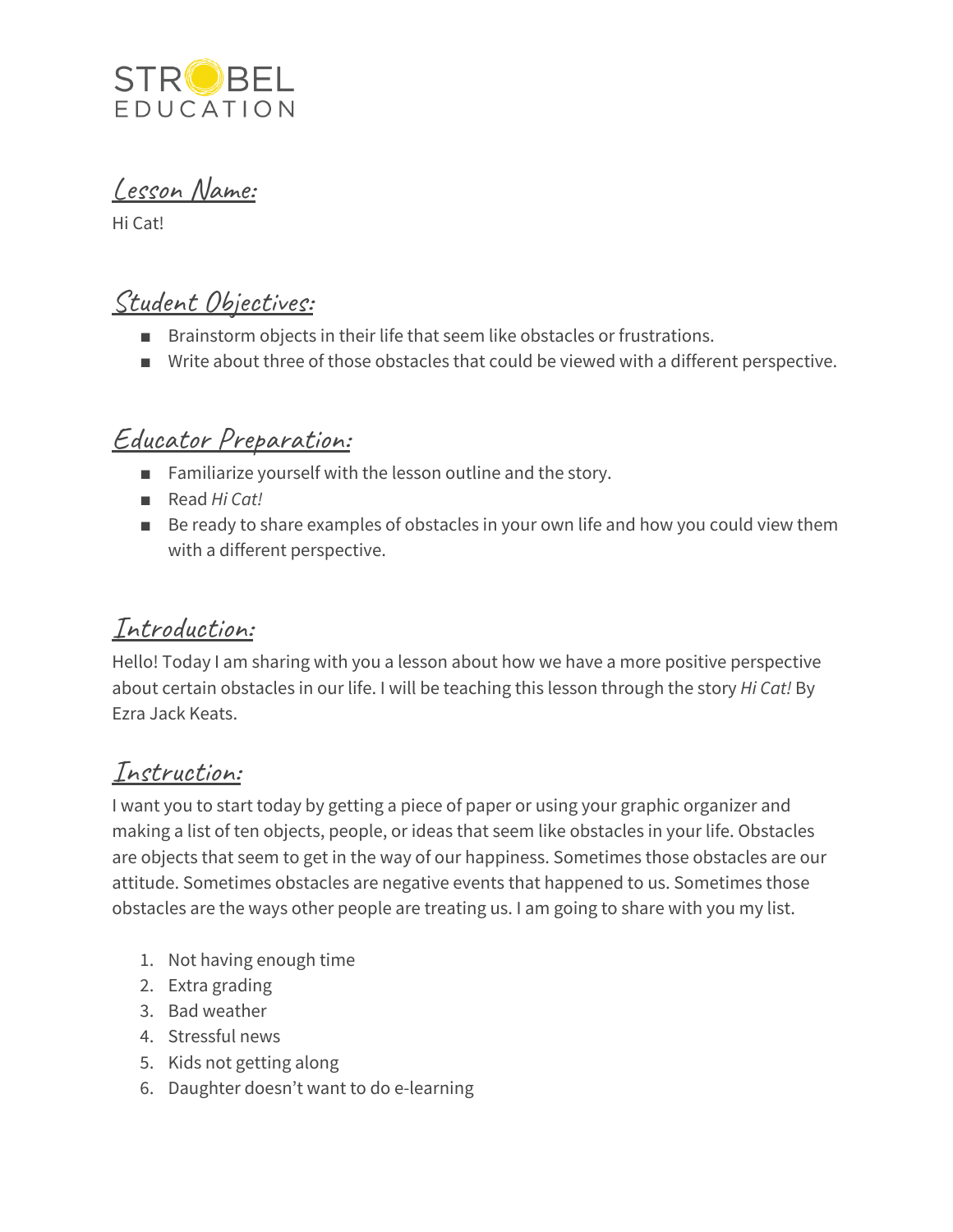

- 7. Weeds in my garden
- 8. Dirty dishes
- 9. Other daughter is grumpy
- 10. Everyone is loud in my house

### Interaction:

Today, we are going to read a story about a boy who has an obstacle in his life and as the story goes on, he shifts from having a negative perspective to a positive perspective. This shift in perspective enables him to be happier about his day. The story is called *Hi Cat!* It is written by Ezra Jack Keats.

## Closure:

In this story, Archie realizes that the cat who annoys him isn't really trying to be annoying at all. Instead, the cat is trying to be his friend. When he changes his perspective from negative to positive, he is able to find happiness about the situation.

Now, obviously, not all obstacles are positive. Some obstacles are truly challenging. Sometimes those challenges force us to work to change those situations. Some obstacles are impossible to change and we have to acknowledge the ways in which they are a challenge to us. But, there are other obstacles we all face that improve once we figure out a way to have a more positive perspective about them. Sometimes, we can even find ways to be happy about what is currently happening if we can find ways to have a more positive perspective about them.

# Activity:

We are going to return to our original list of ten obstacles we face. Pick three of those obstacles and try to think about how you could have a positive perspective about them. Then, write a sentence explaining how they could be positive.

Example:

- 1. Not having enough time: When I am busy, it means that I have meaningful work that I love.
- 2. Weeds in my garden: Having weeds in my garden means the weather is getting warmer and plants are growing.